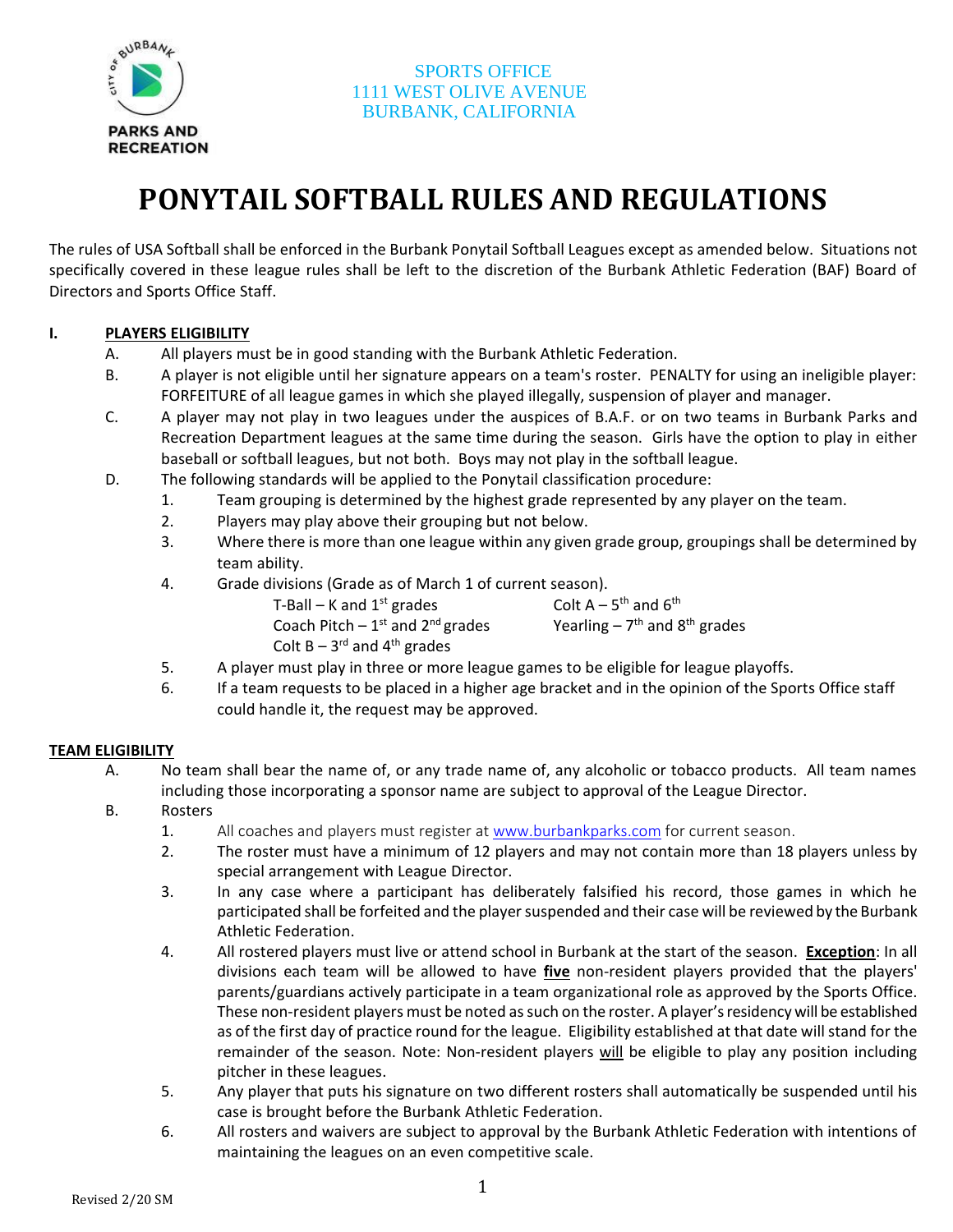7. Managers are responsible for the eligibility of all names of personnel on his roster.

# **II. TEAM ELIGIBILITY - CONTINUED**

- C. Waivers:
	- 1. All rosters are frozen immediately after the final practice game is played. A player may be added only by use of the waiver procedure at this time.
		- a. Managers must obtain waiver forms from the Sports Office. The waiver must be filled out completely and signed by the League Director before circulation for required number of manager's signatures.
		- b. Waivers must be signed by managers in the same classification as the team adding the players.
		- c. A waivered player may begin to play as soon as a Sports Office staff member accepts the completed form.
		- d. New pitchers must be approved by the Sports Office and waivers must be signed by each manager of that league, except in the top division of each grade group where any rostered player may pitch.
		- e. No waivers will be accepted after the beginning of the second round of league play.
		- f. WARNING: Any manager who is asked by another manager to sign a waiver is free to sign or not sign. The signature of a Sports Office staff member on the form does not constitute approval of the waiver.
- D. Releases:
	- 1. A player desiring a release from her team must have a waiver form filled out and securesthe signature of the releasing manager authorized by the Sports Office before signing up with another team.
	- 2. A manager may drop a player from the roster only by writing a letter subject to approval by the Sports Office.

# **III. MANAGER'S AND COACH'S RESPONSIBILITY**

- A. All managers and coaches must be in good standing with the Burbank Athletic Federation.
- B. Managers and Coaches shall be required to comply with the requirements established by the Parks and Recreation Department for background checks for volunteers.
- C. Managers are directly responsible to the Burbank Athletic Federation and the Burbank Parks and Recreation for league fees, rosters, team eligibility, team business, and conduct of players, coaches, parents, and spectators.
- D. Managers are responsible for proper care and immediate return of all Parks and Recreation Department's equipment and all sponsor's equipment and uniforms.
- E. Managers are responsible for ensuring the eligibility of all the players who participate for their team. Penalty: Suspension of illegal player, forfeiture of all games in which ineligible player played illegally and suspension of manager.
- F. All teams must have an adult manager on the bench at all times during practices and games.
- G. The manager, coaches and bat handler signatures must appear on the official team roster to be eligible to sit on the players' bench.
- H. If a manager or coach is apt to be late, arrangements should be made for someone else to have the line-up and equipment in order to start the game on time.
- I. Only 3 coaches and 1 manager may be in the dugout at any given time. Any changes in this policy should be cleared with the field supervisor. Manager will be responsible for keeping unauthorized persons out of the dugout.
- J. It is the manager's responsibility to prevent players from leaving the field and mingling with the spectators during the game.
- K. Managers will be responsible for keeping their teams off the general playing area until the end of the preceding game.
- L. Managers are responsible for initiating Players' Medical Benefit Fund accident report forms (available in Sports Office) within 7 days of an accident.
- M. Managers must report all accidents to the field supervisor at the time of the accident so that a Burbank Parks and Recreation Department accident form may be completed.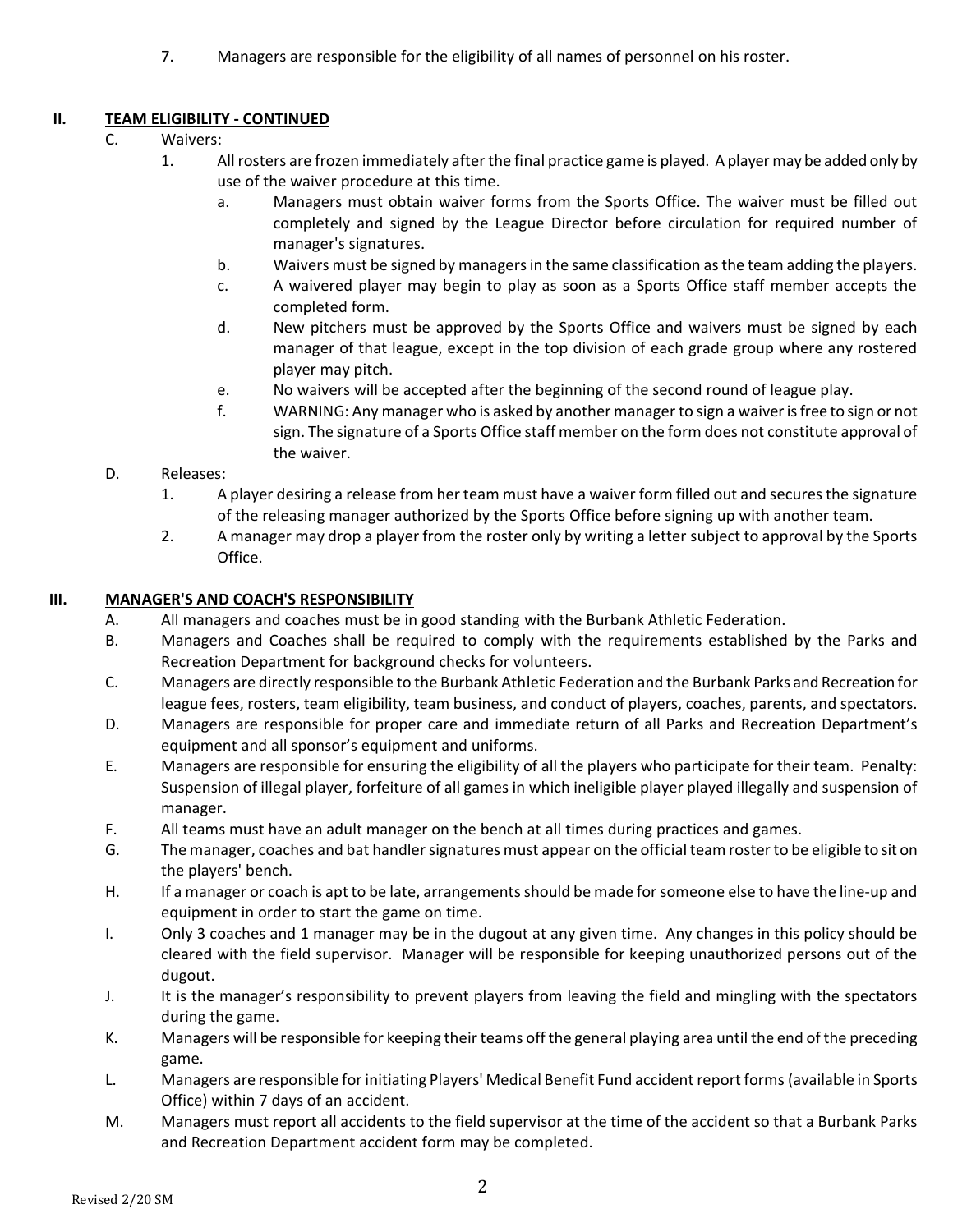- N. Coaches will refrain from verbally coaching their players in a negative manner while they are on the field. Discretion of the umpire or the Sports Office Staff will be used to handle the situation.
- O. Spectators may not verbally coach from the bleachers, sidelines; opposite side of the field, or in any way interfere with the game.
- P. Managers are responsible for the conduct of their spectators and for informing parents on the rules and philosophy of the program.
- Q. Managers, coaches and players may not smoke in the dugout or on the playing field.

#### **IV. EQUIPMENT**

- A. Each team must furnish its own equipment. All equipment should be properly marked for easy identification. Broken or unsafe equipment should be thrown away.
- B. Balls
	- 1. Both teams will furnish a new approved ball for each league game.
	- 2. If both balls are lost, then home team will furnish a third suitable ball and visiting team the fourth, etc.
	- 3. Home team will have first choice of balls at the end of the game.

#### **IV. EQUIPMENT - CONTINUED**

- 4. Teams must provide decent balls during practice round.
- 5. 3/4 girls will use the 11" RIF ball and 5/6 and 7/8 divisions will use an official leather 12" Optic Yellow .47 Core Non-glaze softballs.
- 6. The umpire will be the sole judge of ball acceptability.
- C. Bats:
	- 1. Bats must be manufacturer-stamped "Official Softball" and may not be altered in any manner and must have "taped" handles. (Bats must conform to USA Softball Standards)
- D. Protective Clothing: (Players must wear at both practices and games)
	- 1. Catchers must wear a complete one-piece safety helmet/face guard (NOCSAE Approved) with throat guard, chest protector, and shin guards.
	- 2. It is mandatory for each batter and runner to wear a protective batting helmet on their head, (NOCSAE Approved). Batting helmet with face guard is mandatory. The protective helmet shall be the type which has safety features equal to or greater than those provided by the full plastic cap with extended ear flaps which cover both ears and temples. If a batter enters the batter's box without a protective helmet, she will be declared out immediately. Any runner who scores or is put out is required to wear a batting helmet until reaching the bench/dugout while the ball is live.
	- 3. Teams must have their own catcher's equipment. Insurance is void if this equipment is not used at all times. Any person warming up the pitcher should wear a mask.
	- 4. Any minor-child warming up pitchers or any minor acting as umpire (practices) must wear mask and protector at all times.
	- 5. All players must wear gloves or mitt; catchers and first baseman may wear mitts, all others must wear gloves.
	- 6. All players must wear close-toed shoes. Rubber all-purpose cleats or tennis shoes are recommended. No metal spikes or open toe shoes or sandals. Managers and coaches must also wear close-toed shoes.
	- 7. No jewelry will be permitted during the game. The umpire has the right to ask any player to remove jewelry.

EXCEPTION: Medical ID bracelet can be worn, but must be taped.

#### **V. PLAYING RULES**

A. At the start of the game, each team shall designate their Head Coach. This individual shall meet with the Umpires prior to game time to discuss ground rules, official starting time, etc. and shall thereafter be the only individual to enter the playing field for the purpose of necessary time-outs, rules interpretations by the Umpires, or player assistance (i.e.: injury, equipment repair, etc.). Abuse of this privilege by either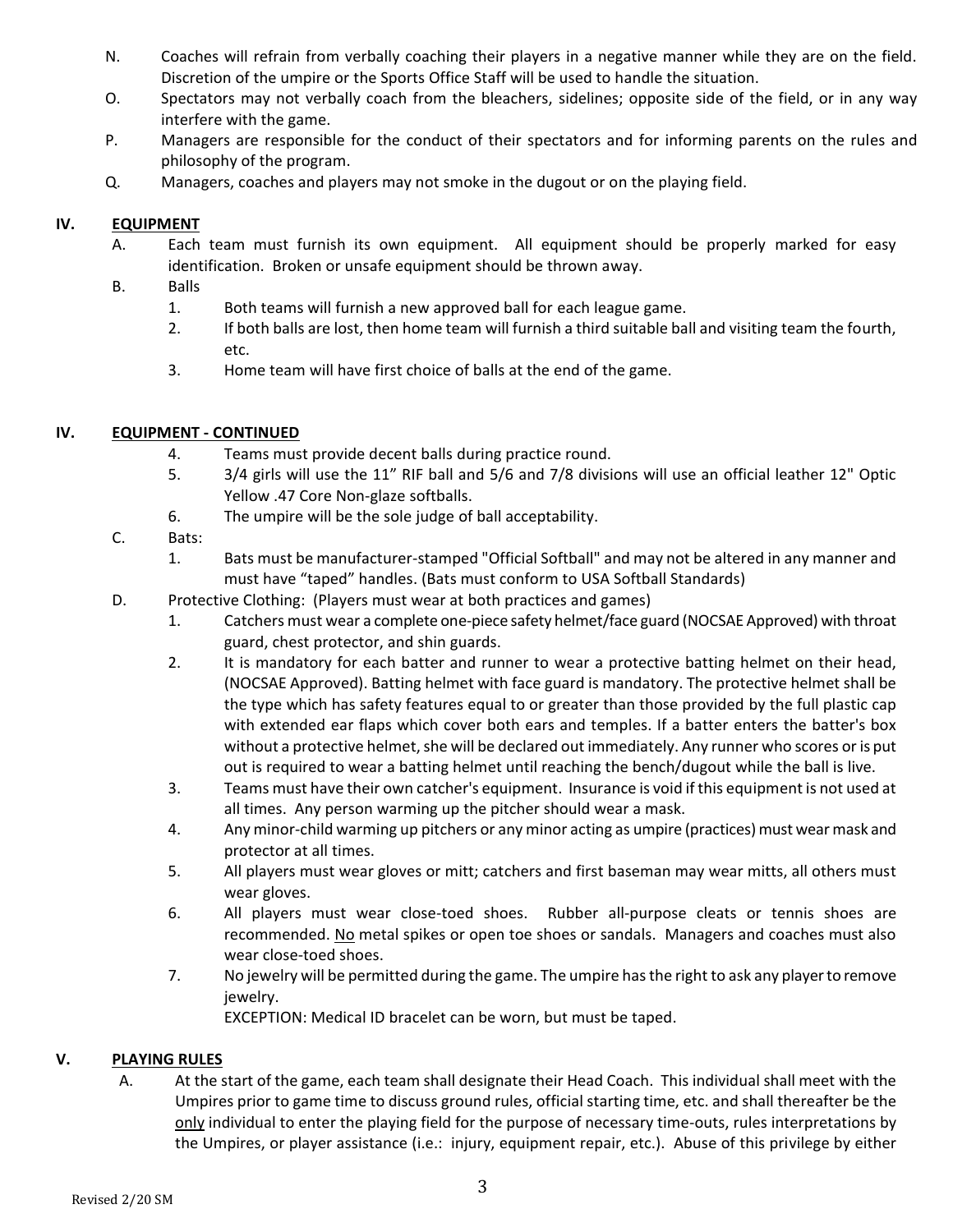coaches or managers may result in the ejection and suspension of the offending individuals and possible forfeiture of the game.

- B. A double base will be used at first base. On all plays being made on a batter-runner at first base, the batter-runner must use the outside base, and the fielder must use the inside base. If the batter- runner does not touch the outside base they will be considered to have missed the base and subject to being put out if the base is not re-touched before a play is made on them.
	- EXCEPTIONS ARE:
		- 1. If the ball is thrown from the foul side of the first base line.
	- 2. When an errant or missed throw pulls the defensive player into foul ground.
	- If when using the double base, and there is a force play by an infielder on the batter-runner, the batter-runner, in any way interferes with the fielders ability to make the play while on the inside base, interference will be ruled on the batter-runner and all other runners will be

returned to the base last occupied at the time of interference.

- C. Home team will occupy the bench near third base.
- D. Pitching Distances

| 1. | 3/4: | 32 feet |
|----|------|---------|
| 2. | 5/6: | 36 feet |
| 3. | 7/8: | 40 feet |

E. League time limits:

Colt B, Colt A & Yearling: 7 innings or no new inning after one hour and thirty minutes, whichever comes first.

- 1. Any inning started will be completed.
- 2. When more than one game is scheduled, the first game will start as listed on schedule. The second and third game, if applicable will start as scheduled or immediately following the conclusion of the first game. There may not be time for infield practice and other arrangements for warmups should be made.

# **V. PLAYING RULES - CONTINUED**

- 4. START OF GAME: Umpire and both team representatives will synchronize their watches and the Umpire will announce game time after the pre-game ground rules meeting.
- F. Tie games will not be played out: Regulated number of innings or time limit, whichever occurs first.
	- 1. Tie score will be half a win and half a loss to each team.
		- 2. Tie games will not be played over.
- G. Radical Scores: A ten (10) run lead will constitute a radical score.
	- 1. No new inning shall be started if one team is leading by 10 runs after 1 hour 15 minutes from starting time. After the completed inning, the score will be final. This will be the official score. At the request of the losing team, the game will continue and end at 1 hour 30 minutes exactly.
	- 2. **No team will be allowed to steal a base with a 10 or more run lead. If a steal is attempted by runner team with a 10 or more run lead the runner will be sent back with no out recorded if the runner was safe. If the baserunner is thrown out, the out will be recorded.**
- H. Forfeits:
	- 1. If a team knows that they cannot meet a specific date, they should inform us in writing, BEFORE the schedule is run, and we will attempt to schedule accordingly. Requests for not playing on certain dates must be requested on line.
	- 2. There will be ABSOLUTELY NO SCHEDULE CHANGES after the schedule has been prepared and the league has started. Cases involving extreme circumstances may justify canceling a game. Cancelled games will not be made up.
	- 3. **Forfeits: A \$10 ADMINISTRATION FEE WILL BE CHARGED FOR ALL FORFEITED GAMES.**
	- 4. Teams must field a minimum of 7 players or forfeit.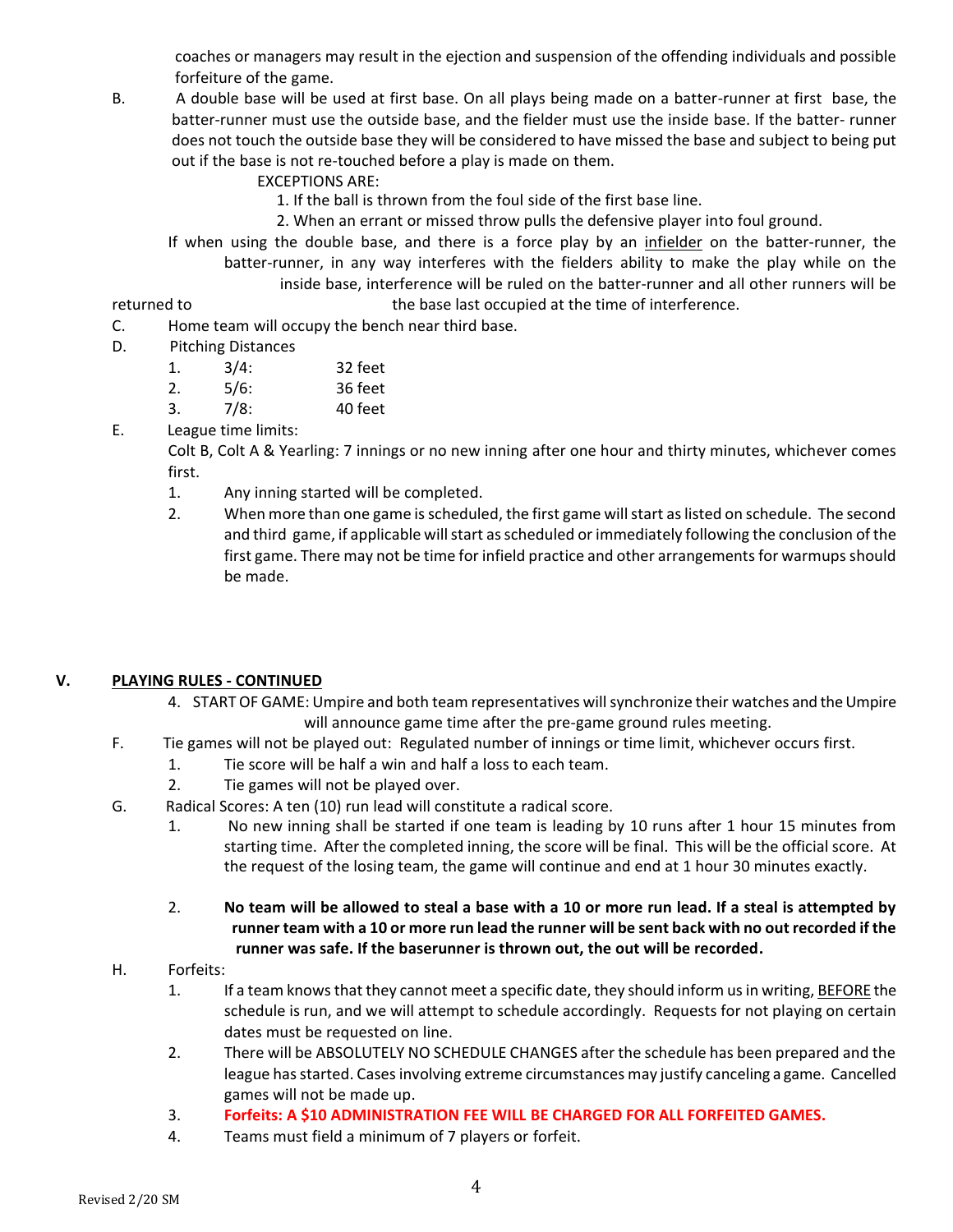- I. Number of Players: Colt B, A and Yearling: A defensive team will consist of no more than nine players.
	- 1. A team must play nine players when nine are present.
	- 2. A team may start with seven (7) players. The line-up becomes official at game time. After game time, players who arrive late may be added to the bottom of the line-up only, even if every batter has already batted.
	- 2. If a team starts with nine (9) players, and is then forced to play with less because of injury or discipline, the game may continue with the permission of the Sports Office Supervisor. A team may never play with less than seven (7) players.
	- 3. If a player is injured and removed from the game, she may not return even if she recovers completely.
- J. Play Requirement: Every player must be played in every game.
	- 1. Every player must play in the field and come to bat. Exception: There is a possibility that a batter may not bat if her team has not batted through the line-up by game time limit.
	- 2. Manager of opposing team violating this rule must submit a written complaint to the Sports Office within a twenty-four (24) hour period.
	- 3. If a complaint is found valid, game will be forfeited for this violation.
	- 4. Managers may have to substitute by time rather than innings in order to get all their players in the game.
	- 5. All leagues: Free substitution including hitting all the way through their line-ups and changing defensive players at any time must be used. (Exception: A courtesy runner may be used for an injured player only. The runner shall be the player who made the last out.) Any change must be cleared with the umpire. There is no designated hitter. Each player must play one inning per game defensively. In the event that a batter cannot take her turn at bat and continue to play due to injury or having to leave the game, her turn will be ruled an out on the first occurrence and then removed from the order for the remainder of the game. This player shall not participate further in the game. All players in attendance will appear on the line-up card and must bat in proper rotation. No change is ever permitted in the batting order. If a player arrives late to the game, her name will be added to the bottom of the order.
	- **Note:** A pitcher who is substituted from the game may re-enter the game as a pitcher.
	- 6. A manager does not have to play a girl if for disciplinary reasons. Formal notification must be given to Sports Office field supervisor and the scorekeeper before the game begins. This should be noted on scorecard and is for your protection from forfeit.

# **V. PLAYING RULES - CONTINUED**

- A. Defensive Conferences: There shall be only 3 charges conferences between the manager from the dugout with any defensive players in a 7 inning game. The  $4<sup>th</sup>$  Defensive Conference and each additional will result in the pitcher being removed from the game. The pitcher can play any defensive position but cannot pitch again. Coming out for an injured player will not be considered a time out at the discretion of the umpire. Offensive Conferences: There shall be only 1 charged conference between the manager and the batter and/or runners in an inning.
- L. General Information
	- 1. Base Coaches:
		- a. Colt A & Yearling: A coach or a player may coach the bases.

T-Ball, Colt B: A coach or a coach with a player may coach the bases.

- b. Base coach may not leave the coaching box and should not touch the runners at any time. If he/she does touch or assist the runner while a play is being made on a runner, the runner shall be declared out.
- 2. Bats and equipment should be kept at first and third base ends of the dugout for safety reasons.
- 3. Gloves and clothing must be kept off the dugout fence.
- 4. Players must sit on the bench during the entire game. ONLY one "On-Deck" batter allowed off the bench.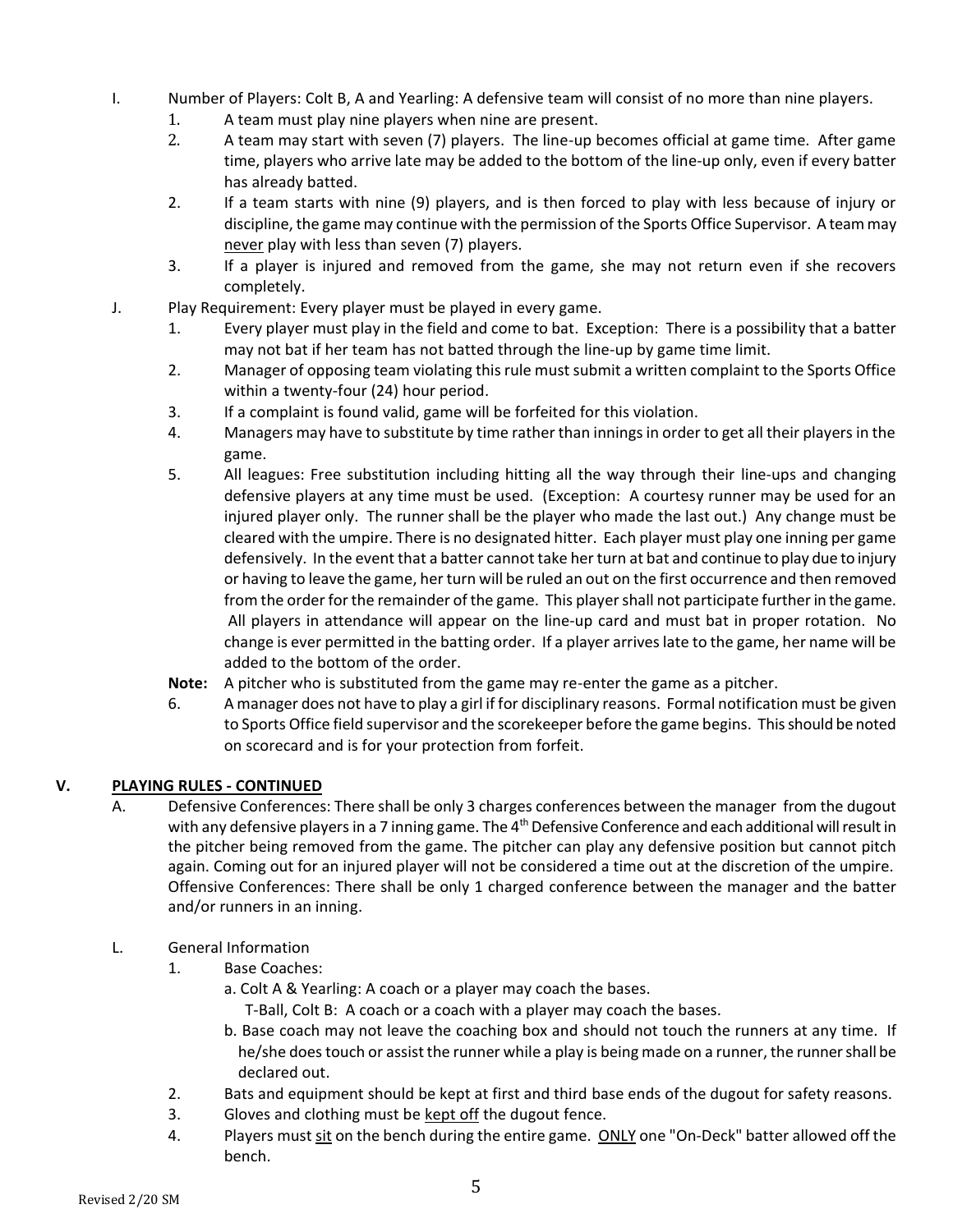- 5. Managers will be limited to one offensive time-out per inning. Stalling the game will not be tolerated.
- 6. Courtesy runners should be used only as an "EMERGENCY" and you must obtain the opposing manager's permission BEFORE doing so. Opposing managers will probably not agree to use a courtesy runner more than once for a particular batter. Runner who is substituting can be someone who is not presently in the game. The courtesy runner will be the person who made the last out.
- 7. Throwing the bat will constitute an out. Players will be warned during practice round.

### M**.** *SPECIAL RULES FOR 3/4 Division*

#### **Batting:**

1. During each half of an inning, the batting team will bat until three outs are made, until **8** batters have completed their turn at bat. The umpire should announce that the 8th batter is coming up to bat. After 8 batters have batted that half of the inning will be considered completed.

#### A. **After 4 balls from the pitcher, the coach from offensive team will come out to pitch**

Coaches pitch to their own team. Coaches can kneel or stand and can pitch overhand or underhand inside the pitcher's circle. Coaches pitching area will be marked between 25 - 30 feet.

Adult pitcher will have 3 balls with them to start each at bat.

The coach pitch pitcher must be 18 years or older.

The pitcher will stand on the Pitcher's Plate in the circle during the delivery of a pitch. If the ball is hit straight back at the mound, the adult pitcher must try to get out of the way, being careful not to interfere with a fielders attempt to make a play on the ball. If at any time the adult pitcher intentionally interferes with a batted ball or a fielder, interference will be called, and the ball will become dead immediately. The lead runner on the base will be called out at the time of the interference, and the other runners will be returned to the last base touched. If the adult pitcher is struck unintentionally by the ball, the ball will become dead the batter and all runners will be safe.

There are no called strikes or balls when the coach is pitching. A batter cannot walk.

If a batter has not put the ball in play after 3 pitches, the player is out.

#### **Baserunning:**

- 1. Runners starting at first or second base are entitled to advance one base only per pitch with liability to be put out. Runners starting at third base may not steal or advance home but are liable to be put out if they come off the base.
- 2. A runner, attempting to advance beyond the one base they are entitled to advance or steal, may be put out while between bases. A runner cannot be put out while in contact with a base.
- 3. After all play ceases, and the ball becomes dead, if a runner was entitled to advance or steal, the runner will be returned to the correct base without liability to be put out.
- 4. If a batter strikes out and the ball is dropped, the batter is out and cannot advance to first base, but the ball remains live for the purpose of throwing an advancing runner out.
- 5. A batter, who receives a base on balls, cannot advance past first base. If the batter-runner advances further, once the ball becomes dead, the runner shall be returned to first base.
- 6. Runners can only score:
	- a. On a batted ball, or
	- b. When forced home by a base on balls or hit batter, or
	- c. On an awarded base when the ball goes out of play or obstruction. (Home base will not be awarded
		- during a steal situation.)
- 7. A runner cannot score or steal a base on a return throw or catchers error from the catcher to the pitcher. A runner may steal second or third base when the ball leaves the pitcher's hand. No delayed steals allowed. Base running rules pertaining to a runner on third base remain in effect. A runner will not be awarded home on a steal to third base when the ball goes out of play. It will become a dead ball and advancement to home will not be awarded.